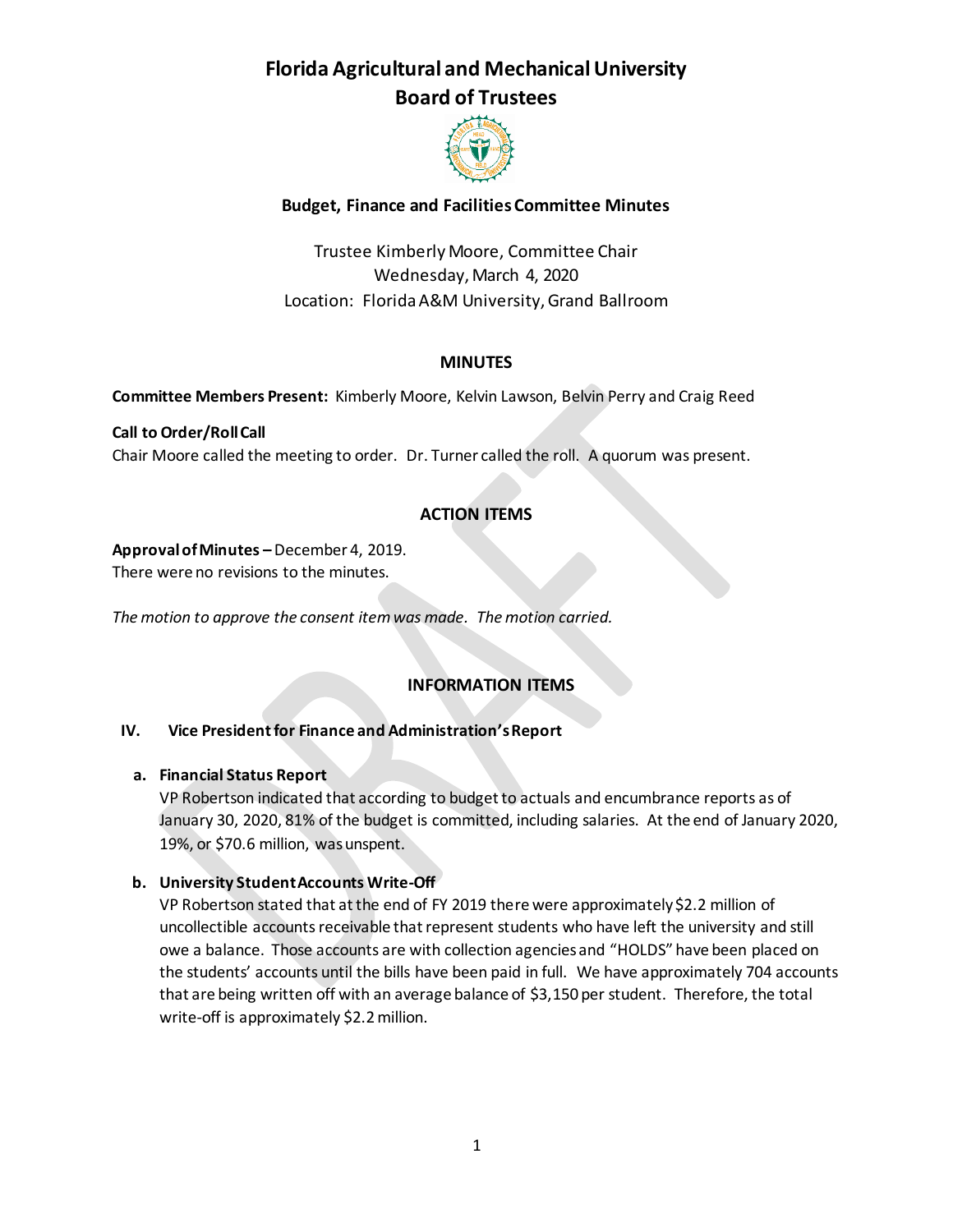

### **Budget, Finance and Facilities Committee Minutes**

#### Questions/Comments re: University Student Accounts Write-Off:

x Trustee Moore asked if there is a plan or process in place moving forward. *Response: VP Robertson indicated that he has been working with Dr. Hudson, VP for Student Affairs, and Dr. Edington, VP/Provost for Academic Affairs, to analyze how we package students to get them ready for entrance into the university. Currently, we do not have a payment plan in place but that is being considered. The payment plan gives families the option of paying the funding gap over time and improves the likelihood of collection. This may also increase graduation and retention rates if students are dropping out due to financial reasons.* 

### **c. Project Updates ʹUniversity Construction / Operations**

### **i. Center for Access and Student Success (CASS)**

VP Robertson reported that the Center for Access and Student Success is currently 50% complete. There are no existing threats at this point that need to be mitigated. The project is on track and under budget.

### **ii. 700-Bed Residence Hall**

VP Robertson reported that the completion rate of the 700-bed residence hall is above 68%. One risk was mitigated by bringing in HVAC Units as a temporary solution until the Central Energy Plant is up and running. No other risks have been identified. The project is on track and on budget (revised). The project is to be completed by July 27, 2020 with expected occupancy by August 11, 2020 (fall semester).

### **iii. Central Energy Plant (CEP)**

VP Robertson stated that the Central Energy Plant is complete. We are currently installing a fence around the unit. It should be operational by the end of the month. The project is on time and on track.

### **iv. Student Service Center Dining Hub**

VP Robertson stated that the underground utilities and retaining walls are currently being completed. He expects the completion of the construction to be on time and on budget according to the revised budget.

#### **v. Student Amphitheater**

VP Robertson informed the committee that the student amphitheater is 98% complete. A canopy for the construction, which is funded by a \$70,000 donation, is currently being designed and is the final phase of the project. The Foundation Office is also working to identify gifts to fund a lighting and sound system.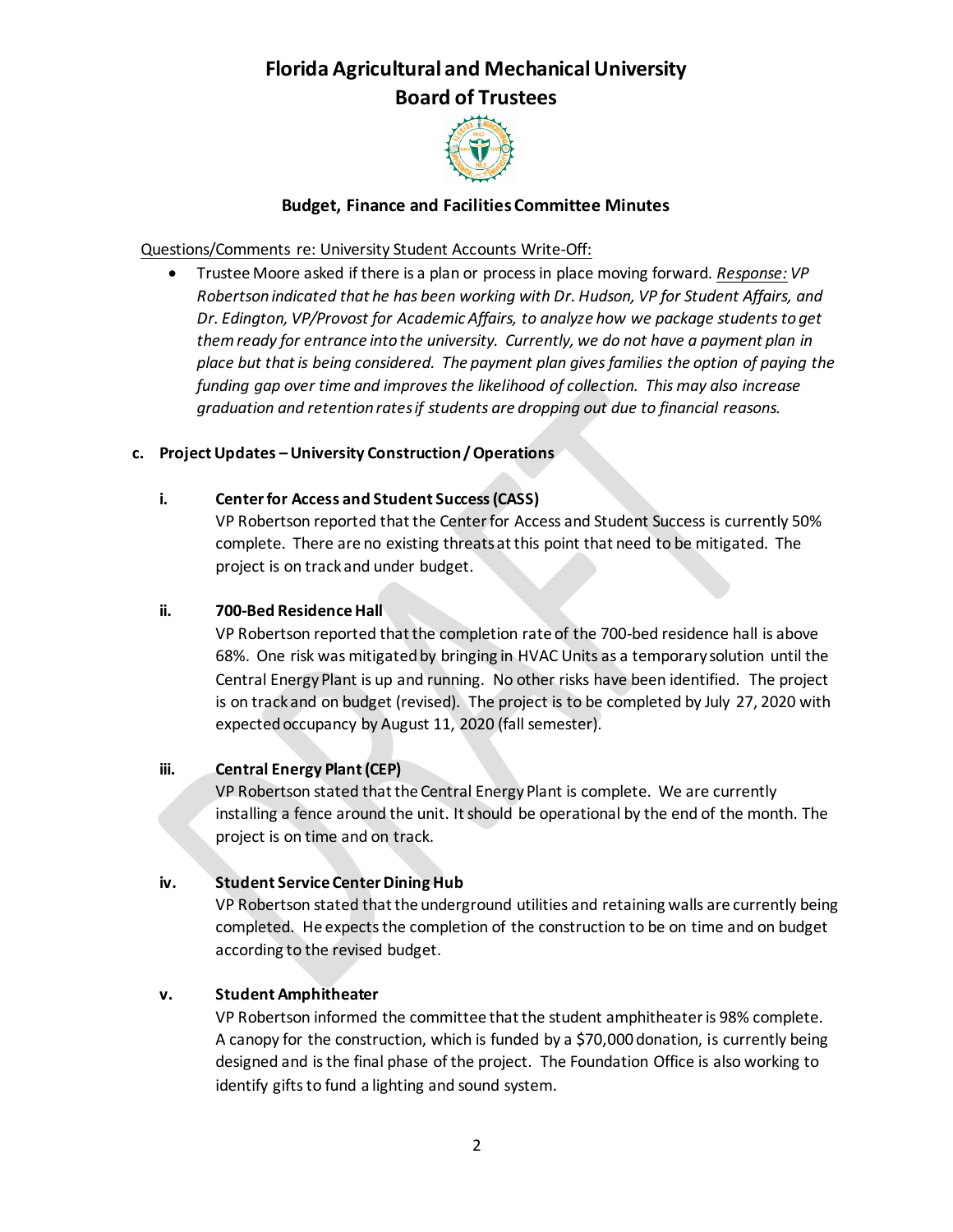

### **Budget, Finance and Facilities Committee Minutes**

### **d. Carryforward Spending Plan Update**

VP Robertson indicated that the carryforward spending plan approved last year was \$16.9 million. As of February 1, 2020, we have spent or encumbered \$5.6 million and we have projected to spend or encumber the balance by the end of the fiscal year. Most of the remaining funds will be spent on scholarships and deferred maintenance projects.

## Questions/Comments re: Carryforward Spending Plan Update:

**•** Trustee Moore stated that a number of requests that had come before the committee that day and carryforward dollars will not be an option to support many of the request, as those dollars will be expended.

*Response: VP Robertson stated that some reallocations can be done if there are any unused funds.*

## **e. Educational Plant Survey**

VP Robertson stated that the university added a number of projects this year, including the SBI Building renovation, various demolition projects and the Chemical and Biological Research Lab Center. The infrastructure of the Central Plant is a critical improvement required to maintain the campus functionality. This would be a project to repair or replace chillers and boilers in the Plant. Also included on the list of projects are renovations of Navy ROTC - Perry Paige, Army ROTC -Howard Hall and facility enhancements to transform existing structures and spaces to multipurpose environments. Next week the BOG and the peer assessment group will be on campus to conduct their assessment and determine which projects they will recommend to move forward based on the point-scoring system.

# **f. Duke Energy / Brooksville**

VP Robertson stated that he has conferred with Dr. Gainous on the status of the project with Duke Energy. The contract rent is \$850 per acre with a 2.5% escalator to be applied the second year of production and thereafter. According to Dr. Gainous, no other solar generation facilities will generate revenue at the rate that the university negotiated through a competitive bid process. Duke Energy is in its second year of doing their due diligence and has advised us that due diligence will cost over \$10 million.

### Questions/Comments re: Duke Energy / Brooksville:

• Trustee Moore asked VP Robertson to ensure that the Duke Energy/Brooksville project remain as an item on the agenda because it is a long-term commitment. The thought at the time was that we would use the residual to build sustainability at the Brooksville site in terms of dollars going forward. They are also currently working on a value-added component where our students would receive internships, exposure to big data and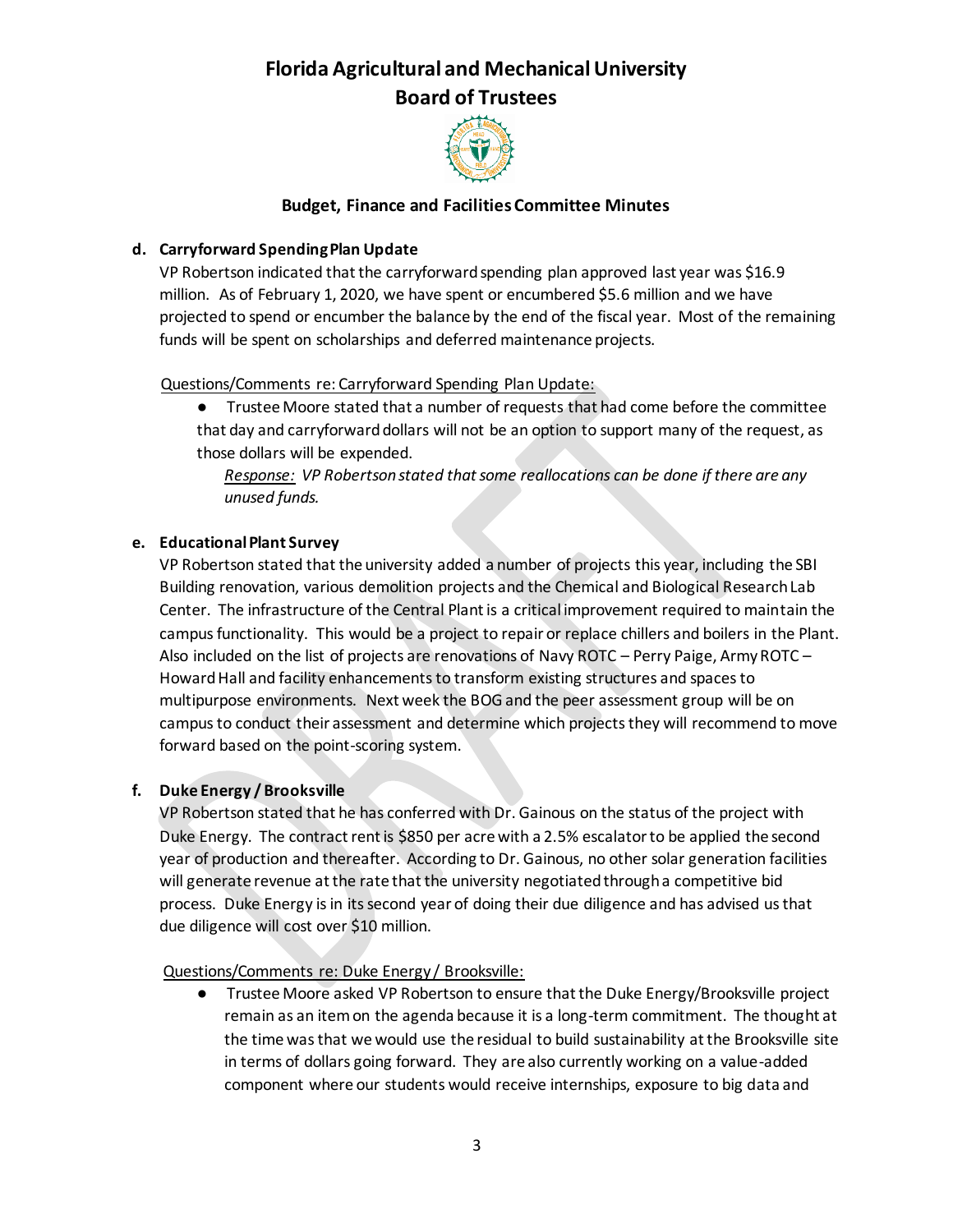

## **Budget, Finance and Facilities Committee Minutes**

employment opportunities. VP Robertson is working closely with VP Friday-Stroud to bring this into fruition.

### Additional Questions/Comments re: VP's Report:

Trustee Moore commended VP Robertson and his team for "jumping in head-first" on the construction projects. The BOT received notification from the BOG partners, who have been working closely with the university's team on these construction items, that they had a heightened level of confidence that the team is committed to getting the projects done.

### **V. Housing Facilities Update**

Dr. Wilder, Housing Director, reported that things are going well in housing. They are continuing to track repairs by building on a monthly basis. They have added the 700-bed residence hall to the contract with StarRez. At this time, students have an option to sign up for the 700-bed residence hall by way of a waiting list. Gibbs Hall renovation and project is moving forward. All information has been submitted to the Foundation regarding the housing fundraising strategy.

### Questions/Comments re: Housing Facilities Update:

• Trustee Moore asked Dr. Wilder to share planned occupancy rates going into the summer and any indications for anticipated fall projections.

*Response: Dr. Wilder indicated that they currently have 644 students signed up for Fall 2020. 270 on the waitlist for FAMU Towers. As of April 18, 2019, we had 914 students signed up for Fall 2019, and we are on track. FAMU Village for non-LLC spaces is full. LLCs have a May 1, 2020 deadline to apply. After May 15, spaces will be released for persons on the waitlist. They are projected to be on track. Upperclassmen have been slow to sign up for FAMU Towers because they prefer to have single rooms. Marketing efforts for the FAMU Towers are focused on students who live in Gibbs, Young and Truth Halls. These students currently live in traditional halls with community baths. FAMU Towers will be comparable to living in a hotel room. The students will have a roommate, but each room has its own bathroom. This past week they launched the FAMU Rise Program, which is a residence-based developmental program focused on second-year and transfer experiences. Since Monday, we have received 12 applications. With both projects, the targeted marketing and the FAMU Rise Program, FAMU Towers is projected to be filled.*

• Trustee Moore asked Dr. Wilder and Dr. Robertson to speak on the Deferred Maintenance Plan and funding, and how we are moving down the priority checklist. *Response: Dr. Wilder stated that they are working closely with POM. Gibbs Hall is the first building on the list for deferred maintenance. They are in the process of securing contracts to look at the HVAC systems. Purchase orders are in place to redo the elevator. The work is scheduled to begin May 4, 2020, as they did not want to inconvenience students during the end-of-semester move out.*